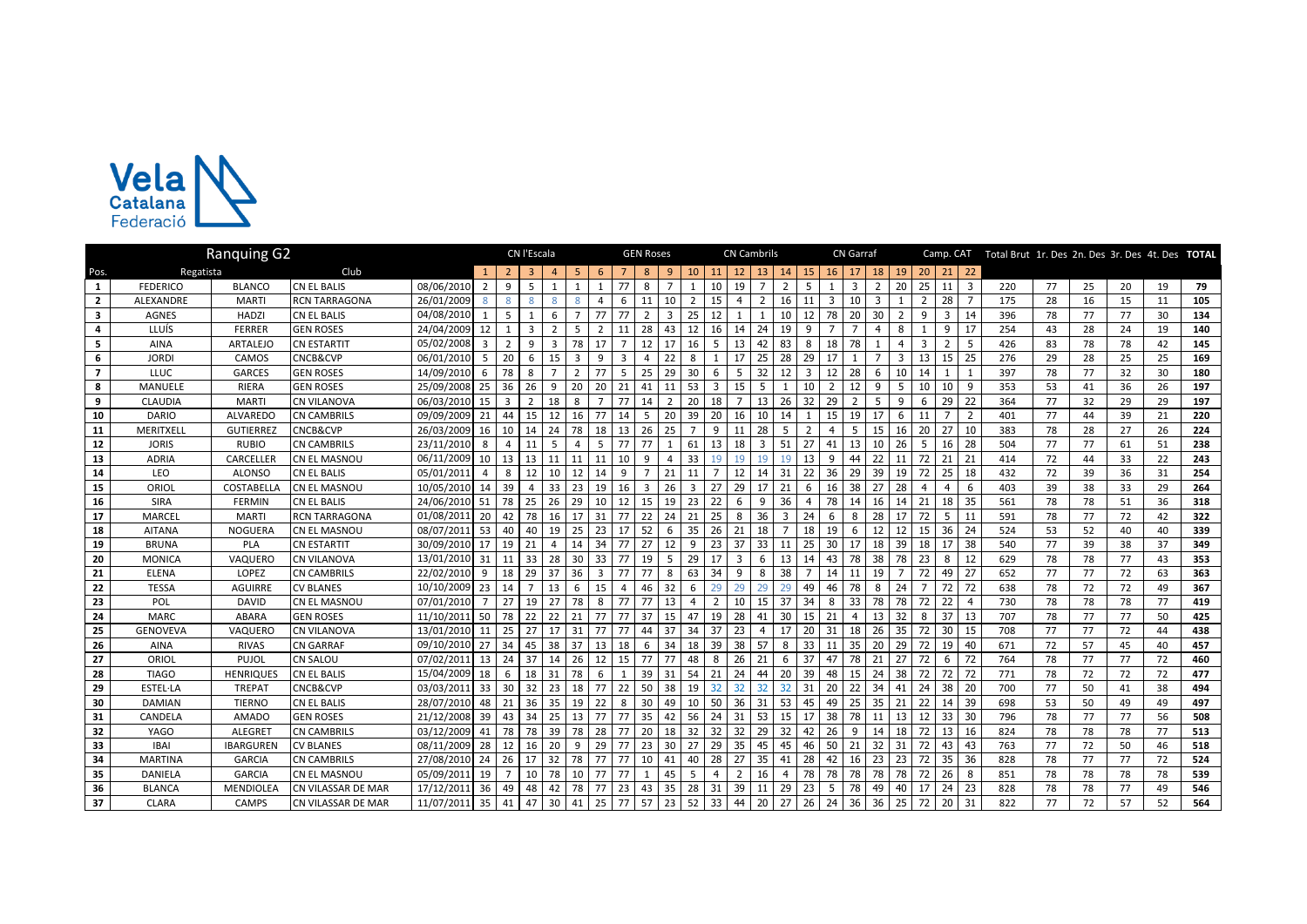|          | Ranquing G2          |                       |                                   |                          |          | <b>GEN Roses</b> |          | <b>CN Cambrils</b> |                |          |          |          |              |          | <b>CN Garraf</b> |          |          |          |          |          | Camp. CAT Total Brut 1r. Des 2n. Des 3r. Des 4t. Des TOTAL |          |          |          |                   |          |              |          |          |          |          |              |
|----------|----------------------|-----------------------|-----------------------------------|--------------------------|----------|------------------|----------|--------------------|----------------|----------|----------|----------|--------------|----------|------------------|----------|----------|----------|----------|----------|------------------------------------------------------------|----------|----------|----------|-------------------|----------|--------------|----------|----------|----------|----------|--------------|
| Pos.     | Regatista            |                       | Club                              |                          |          |                  |          |                    | 5 <sup>1</sup> | 6        |          |          | $\mathbf{q}$ | 10       | 11               | 12       | 13       | 14       | 15       | 16       | 17                                                         | 18       | 19       | 20       | 21                | 22       |              |          |          |          |          |              |
| 38       | <b>ONA</b>           | <b>FALGAS</b>         | CN EL BALIS                       | 06/09/2011               | 45       | 46               | 78       | 49                 | 24             | 77       | 19       | 47       | 28           | 24       | 36               | 22       | 51       | 47       | 30       | 78       | 26                                                         | 25       | 15       | 72       | $12 \overline{ }$ | 34       | 885          | 78       | 78       | 77       | 72       | 580          |
| 39       | VALENTIN             | <b>GERGELE</b>        | <b>CN VILANOVA</b>                | 28/04/2009               | 42       | 22               | 31       | 21                 | 32             | 77       | 77       | 40       | 36           | 17       | 47               | 46       | 26       | 39       | 40       | 40       | 45                                                         | 51       | 33       | 19       | 40                | 42       | 863          | 77       | 77       | 51       | 47       | 611          |
| 40       | GONZALO              | SOTOMAYOR             | <b>CN EL MASNOU</b>               | 20/10/201                | 22       | 31               | 46       | 41                 | 78             | 27       | 77       | 33       | 52           | 22       | 44               | 47       | 37       | 46       | 36       | 10       | 78                                                         | 50       | 34       | 72       | 31                | 33       | 947          | 78       | 78       | 77       | 72       | 642          |
| 41       | <b>IRENE</b>         | <b>ISASA</b>          | <b>CN CAMBRILS</b>                | 11/09/2011               | 57       | 47               | 44       | 55                 | 78             | 26       | 77       | 13       | 40           | 42       | 45               | 45       | 30       | 83       | 16       | 13       | 27                                                         | 47       | 46       | 72       | 32                | 29       | 964          | 83       | 78       | 77       | 72       | 654          |
| 42       | <b>MARIA</b>         | VILANOVA              | <b>CN CAMBRILS</b>                | 21/03/2011               | 44       | 48               | 78       | 53                 | 38             | 24       | 77       | 29       | 14           | 13       | 38               | 34       | 50       | 83       | 58       | 53       | 37                                                         | 31       | 48       | 26       | 44                | 49       | 969          | 83       | 78       | 77       | 58       | 673          |
| 43       | ABRIL                | <b>MARFA</b>          | <b>CN SANT FELIU</b>              | 02/05/2013               | 78       | 78               | 78       | 29                 | 78             | 32       | 77       | 16       | 39           | 38       | 41               | 33       | 34       | 35       | 44       | 35       | 24                                                         | 54       | 30       | 72       | 39                | 26       | 1010         | 78       | 78       | 78       | 78       | 698          |
| 44       | RAUL                 | <b>MORENO</b>         | <b>CN VILANOVA</b>                | 29/12/2010               | 38       | 23               | 28       | 34                 | 22             | 77       | 77       | 59       | 50           | 44       | 46               | 42       | 58       | 83       | 56       | 58       | 78                                                         | 37       | 37       | 16       | 51                | 45       | 1059         | 83       | 78       | 77       | 77       | 744          |
| 45       | ORIOL                | JIMENEZ               | CN VILANOVA                       | 11/06/2012               | 34       | 28               | 43       | 44                 | 28             | 16       | 77       | 61       | 59           | 62       | 48               | 53       | 22       | 43       | 59       | 57       | 47                                                         | 41       | 44       | 72       | 48                | 41       | 1027         | 77       | 72       | 62       | 61       | 755          |
| 46       | GIL                  | <b>FAGES</b>          | CNCB&CVP                          | 15/01/2009               | 29       | 35               | 30       | 43                 | 34             | 77       | 77       | 54       | 33           | 31       | 43               | 51       | 65       | 49       | 47       | 45       | 78                                                         | 53       | 45       | 72       | 50                | 47       | 1088         | 78       | 77       | 77       | 72       | 784          |
| 47       | <b>MAXIM LEOPOLD</b> | ROMERO                | CN EL BALIS                       | 23/05/2010               | 64       | 37               | 78       | 56                 | 78             | 77       | 77       | 53       | 63           | 55       | 40               | 43       | 46       | 9        | 38       | 23       |                                                            | 42       | 42       | 72       | 41                | 72       | 1110         | 78       | 78       | 77       | 77       | 800          |
| 48       | IAN                  | <b>MERBECK</b>        | CN EL MASNOU                      | 12/08/2009               | 61       | 32               | 78       | 58                 | 33             | 30       | 77       | 49       | 44           | 51       | 57               | 63       | 66       | 25       | 50       | 52       | 30                                                         | 45       | 47       | 72       | 47                | 37       | 1104         | 78       | 77       | 72       | 66       | 811          |
| 49       | MIA                  | <b>MATEU</b>          | CN l'ESCALA                       | 17/11/2012               | 62       | 78               | 78       | 46                 | 78             | 77       | 77       | 18       | 27           | 37       | 54               | 83       | 54       | 23       | 48       | 27       | 32                                                         | 48       | 52       | 72       | 42                | 46       | 1159         | 83       | 78       | 78       | 78       | 842          |
| 50       | <b>NOE</b>           | <b>ROLLAND</b>        | <b>CN VILANOVA</b>                | 04/12/2012               | 46       | 78               | 39       | 50                 | 42             | 77       | 77       | 42       | 58           | 64       | 52               | 50       | 40       | 42       | 21       | 34       | 34                                                         | 40       | 43       | 81       | 81                | 81       | 1172         | 81       | 81       | 81       | 78       | 851          |
| 51       | <b>VICENS</b>        | <b>OLIVARES</b>       | CN VILASSAR DE MAR                | 09/04/2009               | 26       | 16               | 20       | 36                 | 15             | 77       | 77       | 51       | 67           | 67       | 14               | 40       | 48       | 22       | 85       | 85       | 85                                                         | 85       | 85       | 72       | 72                | 72       | 1217         | 85       | 85       | 85       | 85       | 877          |
| 52       | <b>MARTA</b>         | <b>STUCCHI</b>        | <b>CN VILANOVA</b>                | 05/07/2012               | 58       | 78               | 78       | 52                 | 78             | 77       | 77       | 45       | 16           | 26       | 61               | 41       | 12       | 57       | 43       | 25       | 78                                                         | 57       | 50       | 72       | 72                | 48       | 1201         | 78       | 78       | 78       | 78       | 889          |
| 53       | <b>ALVARO</b>        | <b>CABERO</b>         | <b>CN COMA-RUGA</b>               | 23/11/2009               | 87       | 87               | 87       | 87                 | 87             |          | 86       | 86       | 86           | 86       | 11               | 20       | 39       | 33       | 19       | 39       | 23                                                         | 44       | 22       | 72       | 45                | 44       | 1276         | 87       | 87       | 87       | 87       | 928          |
| 54       | <b>JOAN</b>          | <b>AGUILAR</b>        | CN VILASSAR DE MAR                | 11/01/2012               | 78       | 78               | 78       | 78                 | 78             | 77       | 77       | 56       | 61           | 49       | 51               | 49       | 43       | 44       | 52       | 28       | 40                                                         | 52       | 51       | 72       | 23                | 32       | 1247         | 78       | 78       | 78       | 78       | 935          |
| 55       | <b>ALBERT</b>        | VALLES                | CN EL BALIS                       | 28/09/2012               | 67       | 78               | 78       | 62                 | 78             | 77       | 77       | 17       | 64           | 41       | 42               | 57       | 27       | 34       | 55       | 37       | 50                                                         | 56       | 78       | 72       | 72                | 55       | 1274         | 78       | 78       | 78       | 78       | 962          |
| 56       | <b>EMMA</b>          | <b>MARTI</b>          | <b>CN VILANOVA</b>                | 15/05/2012               | 47       | 78               | 78       | 45                 | 39             | 77       | 77       | 24       | 56           | 59       | 35               | 59       | 59       | 54       | 51       | 51       | 78                                                         | 61       | 78       | 72       | 52                | 50       | 1280         | 78       | 78       | 78       | 78       | 968          |
| 57       | <b>ALBERT</b>        | <b>BARBA</b>          | CN VILASSAR DE MAR                | 22/05/2010               | 49       | 78               | 78       | 61                 | 78             |          | 86       | 86       | 86           | 86       | 65               | 54       | 19       | 24       | 54       | 22       | 39                                                         | 59       | 78       | 72       | 34                | 19       | 1313         | 86       | 86       | 86       | 86       | 969          |
| 58       | ARNAU                | <b>GERGELE</b>        | <b>CN VILANOVA</b>                | 10/10/201                | 56       | 78               | 78       | 60                 | 78             | 77       | 77       | 32       | 51           | 45       | 58               | 61       | 49       | 56       | 60       | 56       | 43                                                         | 46       | 49       | 72       | 54                | 53       | 1289         | 78       | 78       | 78       | 77       | 978          |
| 59       | <b>GUIFRE</b>        | <b>ALOMA</b>          | CM TORREDEMBARRA                  | 11/12/2009               | 30       | 17               | 23       | 8                  | 78             |          |          | 86       | 86           | 86       | 92               | 92       |          |          | 35       | 32       | 78                                                         | 29       | 36       | 72       | 72                | 72       | 1380         | 92       | 92       | 92       | 92       | 1012         |
| 60       | <b>AINA</b>          | <b>ALSINA</b>         | <b>CN VILANOVA</b>                | 04/07/2009               | 52       | 78               | 78       | 78                 | 78             | 77       | 77       | 34       | 48           | 14       | 53               | 58       | 83       | 52       | 57       | 54       | 46                                                         | 78       | 78       | 72       | 53                | 54       | 1352         | 83       | 78       | 78       | 78       | 1035         |
| 61       | LUCIA                | <b>ALONSO</b>         | <b>CN EL BALIS</b>                | 27/10/2012               | 65       | 78               | 78       | 63                 | 78             | 77       | 77       | 63       | 54           | 60       | 56               | 52       | 67       | 40       | 70       | 65       | 48                                                         | 60       | 56       | 72       | 72                | 56       | 1407         | 78       | 78       | 78       | 77       | 1096         |
| 62       | <b>TEO</b>           | <b>HENRIQUES</b>      | <b>CN EL BALIS</b>                | 31/05/2012               | 54       | 78               | 78       | 78                 | 78             | 77       | 77       | 48       | 69           | 74       | 64               | 83       | 47       | 83       | 62       | 55       | 42                                                         | 55       | 53       | 72       | 72                | 57       | 1456         | 83       | 83       | 78       | 78       | 1134         |
| 63       | <b>TOMAS</b>         | <b>SLEVIN</b>         | CN EL MASNOU                      | 31/10/2009               | 40       | 29               | 35       | 51                 | 78             | 86       | 86       | 86       | 86           | 86       | 92               | 92       | 92       | 92       | 41       | 44       | 78                                                         | 43       | 78       | 72       | 72                | 72       | 1531         | 92       | 92       | 92       | 92       | 1163         |
| 64       | <b>NICO</b>          | SANDRI                | CN EL BALIS                       | 15/08/2013               | 78       | 78               | 78       | 78                 | 78             | 77       | 77       | 77       | 60           | 50       | 83               | 83       | 60       | 48       | 64       | 78       | 49                                                         | 58       | 54       | 72       | 72                | 51       | 1503         | 83       | 83       | 78       | 78       | 1181         |
| 65       | <b>ULISES</b>        | CERVERA               | <b>CN VILANOVA</b>                | 08/02/2012               | 78       | 78               | 78       | 59                 | 78             | 77       | 77       | 60       | 46           | 65       | 55               | 83       | 63       | 83       | 78       | 62       | 51                                                         | 62       | 78       | 72       | 72                | 59       | 1514         | 83       | 83       | 78       | 78       | 1192         |
| 66       | <b>THOMAS</b>        | <b>PRATS</b>          | <b>CN ESTARTIT</b>                | 19/09/2008               | 78       | 78               | 78       | 78                 | 78             | 77       | 77       | 31       | 62           | 66       | 60               | 60       | 68       | 50       | 85       | 85       | 85                                                         | 85       | 85       | 72       | 46                | 52       | 1536         | 85       | 85       | 85       | 85       | 1196         |
| 67       | <b>GABRIELE</b>      | <b>TIERNO</b>         | CN EL BALIS                       | 07/03/2012               | 66       | 78               | 78       | 78                 | 78             | 77       | 77       | 55       | 77           | 69       | 68               | 83       | 83       | 83       | 67       | 68       | 78                                                         | 63       | 55       | 72<br>72 | 72                | 58       | 1583         | 83       | 83       | 83       | 78       | 1256         |
| 68       | <b>RAMON</b>         | <b>BLANCO</b>         | CN EL BALIS                       | 02/04/2013               | 78       | 78<br>78         | 78       | 78                 | 78             | 77<br>77 | 77<br>77 | 77<br>77 | 71<br>77     | 58<br>43 | 67<br>83         | 83<br>83 | 83       | 83<br>83 | 68<br>78 | 64<br>69 | 78                                                         | 78       | 78       |          | 72<br>72          | 72<br>72 | 1648         | 83       | 83       | 83       | 78       | 1321         |
| 69<br>70 | POL<br><b>MARINA</b> | <b>FALGAS</b><br>SAEZ | CN EL BALIS<br><b>CN VILANOVA</b> | 05/02/2014<br>10/05/2012 | 78<br>68 | 78               | 78<br>78 | 78<br>57           | 78<br>78       |          | 86       | 86       | 86           | 86       | 83               | 83       | 83<br>83 | 83       | 65       | 61       | 78<br>78                                                   | 78<br>78 | 78<br>78 | 72<br>72 | 72                | 72       | 1670<br>1697 | 83<br>86 | 83<br>86 | 83<br>86 | 83<br>86 | 1338<br>1353 |
| 71       | <b>VICTOR</b>        | <b>BARBA</b>          | CN VILASSAR DE MAR                | 10/04/2012               | 63       | 78               | 42       | 40                 | 40             | 86       | 86       | 86       | 86           | 86       |                  |          |          |          |          |          |                                                            | 85       | 85       | 81       | 81                | 81       | 1729         | 92       | 92       | 92       | 92       | 1361         |
| 72       | ELENA                | <b>BARBA</b>          | CN VILASSAR DE MAR                | 22/05/2010               | 55       | 38               | 78       | 78                 | 78             |          | 86       | 86       | 86           | 86       | 92               | 92       |          |          |          |          |                                                            | 85       | 8r       | 81       | 81                | 81       | 1793         | 92       | 92       | 92       | 92       | 1425         |
| 73       | <b>CRISTINA</b>      | RUIZ                  | <b>CN HOSPITALET</b>              | 30/05/2013               | 87       | 87               | 87       |                    | 87             |          | 86       | 86       | 86           | 86       | 66               | 48       | 52       | 83       | 85       | 85       |                                                            | 85       | 85       | 81       | 81                | 81       | 1782         | 87       | 87       | 87       | 87       | 1434         |
| 74       | MAX                  | <b>BORRAS</b>         | CN EL BALIS                       | 24/01/2011               | 87       | 87               | 87       | 87                 | 87             | 77       | 77       | 77       | 77           | 68       | 92               | 92       | 92       | 92       | 85       | 85       | 85                                                         | 85       | 85       | 72       | 72                | 72       | 1820         | 92       | 92       | 92       | 92       | 1452         |
| 75       | <b>MARC</b>          | <b>ORRIOLS</b>        | CN VILASSAR DE MAR                | 05/08/2009               | 87       | 87               | 87       |                    | 87             | 77       | 77       | 62       | 66           | 72       |                  | 92       |          |          |          |          |                                                            | 85       |          | 81       | 81                | 81       | 1825         | 92       | 92       | 92       | 92       | 1457         |
| 76       | SOFIA                | GIL                   | CN EL BALIS                       | 19/05/2011               | 87       | 87               | 87       | 87                 | 87             | 77       | 77       | 77       | 70           | 73       | 92               | 92       | 92       | 92       | 85       | 85       | 85                                                         | 85       | 85       | 81       | 81                | 81       | 1845         | 92       | 92       | 92       | 92       | 1477         |
| 77       | VADIM                | VIKULOV               | <b>CN EL BALIS</b>                | 04/05/2012               | 78       | 78               | 78       | 78                 | 78             |          | 86       |          | 86           | 86       | 92               | 92       |          | 92       | 85       | 85       |                                                            | 85       | 8F       | 81       | 81                | 81       | 1856         | 92       | 92       | 92       | 92       | 1488         |
| 78       | LUIS                 | <b>BLANCO</b>         | CN EL BALIS                       | 22/07/201                |          |                  |          |                    |                |          | 86       |          | 86           | 86       |                  | 97       |          |          |          |          |                                                            |          |          | 72       | 72                | 72       | 1874         | 92       | 92       | 92       | 92       | 1506         |
| 79       | MAGI                 | <b>BARNIOL</b>        | CN ARENYS DE MAR                  | 04/06/2008               | 87       |                  | 87       |                    | 87             |          | 86       | 86       | 86           | 86       | 92               | 92       |          | 92       |          | 85       | Ŗ۵                                                         | 85       |          | 81       | 81                | 81       | 1901         | 92       | 92       | 92       | 92       | 1533         |
| 80       | ANIOL                | <b>CENDEGUI</b>       | CN HOSTITALET                     | 26/04/2009               |          |                  |          |                    |                |          |          |          | 86           |          |                  | 92       |          |          |          |          |                                                            |          |          |          | 81                | 81       | 1901         | 92       | 92       | 92       | 92       | 1533         |
| 81       | <b>ALEIX</b>         | COMINO                | <b>CN CAMBRILS</b>                | 28/06/2008               |          |                  |          |                    |                |          |          |          | 86           | 86       |                  |          |          |          |          |          |                                                            |          |          | 81       |                   | 81       | 1901         | 92       | 92       | 92       | 92       | 1533         |
| 82       | <b>AINA</b>          | DE MAS                | <b>CN EL BALIS</b>                | 27/07/2011               | 87       | 87               | -87      | 87                 | 87             | 86       | 86       | 86       | 86           | 86       | 92               | 92       | 92       | 92       | 85       | 85       | 85                                                         | 85       | 85       | 81       | 81                | 81       | 1901         | 92       | 92       | 92       | 92       | 1533         |
| 83       | ALEJANDRA            | <b>DUCA</b>           | CN VILASSAR DE MAR                | 21/10/2011               | 87       | 87               | 87       | 87                 | 87             | 86       | 86       | 86       | 86           | 86       | 92               | 92       | -92      | 92       | 85       | 85       | 85                                                         | 85       | 85       | 81       | 81                | 81       | 1901         | 92       | 92       | 92       | 92       | 1533         |